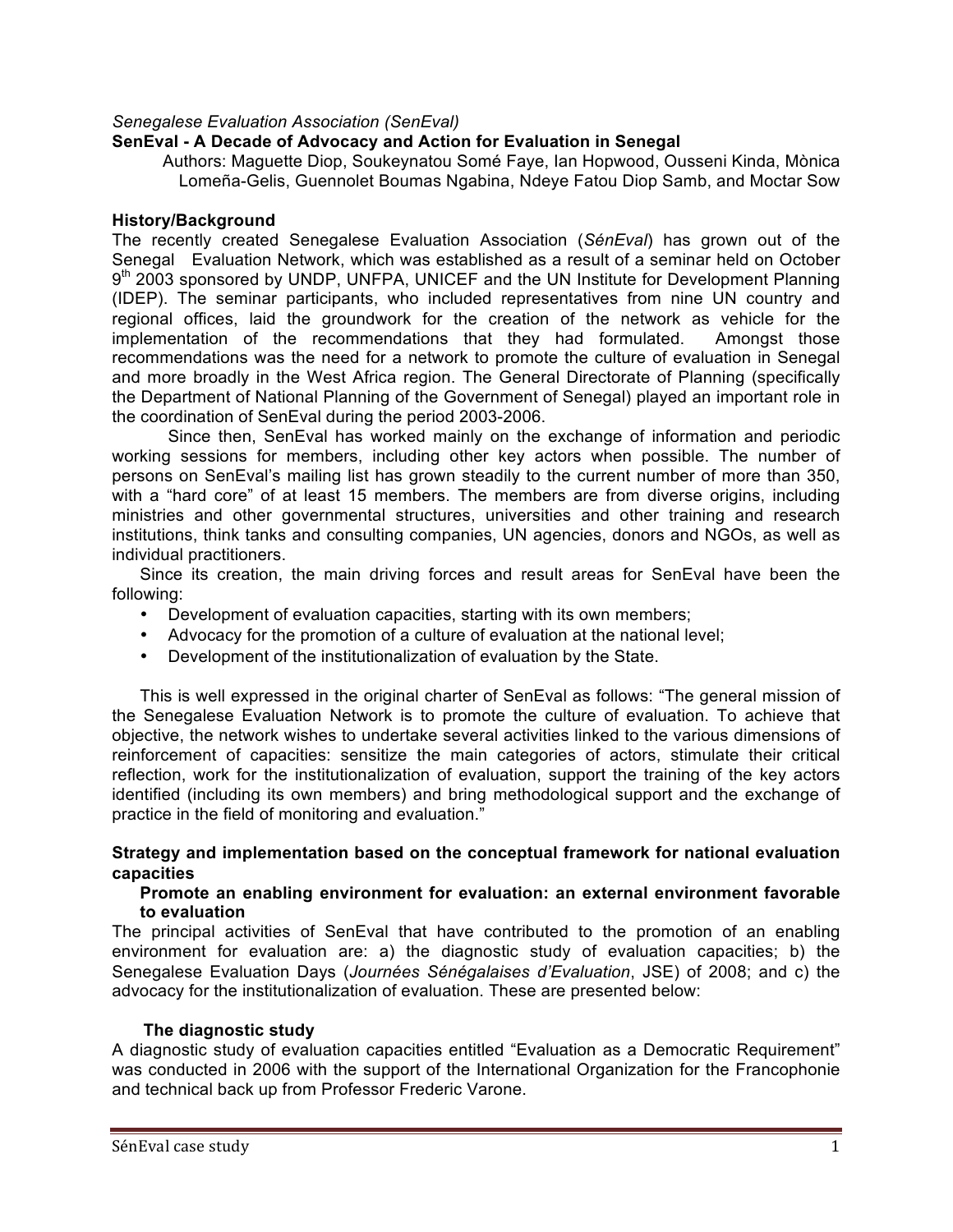The study presents the stated practice of evaluation in Senegal. Through a documentation review, survey and semi-directive interviews, the study shows a "mature" evaluation practice, with more than 90 evaluation cases reported. It also tried to assess the quality of evaluation practice in Senegal through the meta-evaluation of two evaluations using the AfrEA Evaluation Standards. Overall, certain deficiencies were detected in the management of evaluations, and there was a much stronger focus on the control and financial accountability aspects than on the promotion of learning. The diagnostic study further attempted to define a clear institutional framework to promote an evaluation culture on the basis of an analysis of the existing institutional environment, semi-directive interviews with key stakeholders and the elaboration of scenarios for the development of an evaluation capacity development plan. Amongst the main recommendations of the study are the need to: a) organize a high level national workshop on the evaluation of public policies; b) improve the availability of in-country training; c) create or strengthen the planning and M&E functions in line ministries; d) identify an appropriate administrative structure to house the evaluation function; e) promote an evaluation culture, through initiatives such as SenEval; f) elaborate a national evaluation policy/strategy with three objectives: the institutionalization of the evaluation function, the improvement in the quality and scope of evaluation practice, and the promotion of an evaluation culture.

# **The Senegalese Evaluation Days (JSE)**

SenEval members actively supported the organization of the Senegalese Evaluation Days (JSE) held in October 2008 on the theme of "Culture and practice of evaluation in Senegal: What's at stake for public policy?". The decision to hold the JSE was a direct consequence of the above mentioned diagnostic study. This initiative was organized by a broad-based team, convened by the Delegation for the Reform of the State and Technical Assistance (DREAT), with technical support from Laurent Denis of F3E. The three day event –opened by the Secretary General of the Presidency - attracted more than 200 participants who benefited from the training and guidance provided by national and international experts from the UN system, Canada, France and Switzerland. The first day targeted a smaller high level group specially focused on the evaluation of public policies. Overall, the JSE brought together an impressive group of participants that included Secretary Generals and Permanent Secretaries and Directors of Ministries, parliamentarians and local elected officials, representatives of the National Audit Office, the Government Inspectors, and NGOs and development partners, who collectively reaffirmed the imperative need to reinforce oversight and transparency in the public policy arena, and to strengthen their own capacities in evaluation. It also allowed a wide dissemination of the diagnostic study of evaluative capacities, which had contributed to strengthening the conclusions of the JSE. This model has perhaps encouraged the holding of similar events like those in Benin and Niger.

## **Advocacy for the institutionalization of evaluation**

Since its creation, SenEval has advocated for the institutionalization of evaluation targeting principally the Presidency of the Republic, the Delegation for the Reform of State and Technical Assistance (DREAT), the General Directorate of Planning of the Ministry of Economy and Finances, and the Government Inspection Office (*Inspection Générale d'Etat*). The technical challenges attached to institutionalization and the high stakes have been frequent themes of SenEval meetings.

This long running advocacy coupled with specific advice from certain influential members of SenEval have contributed to the government's recent decision to establish in the President's Office a Commission for the Evaluation and Monitoring of Public Policies and Programmes. SenEval aims to get involved in the process of institutionalization initiated by this decision.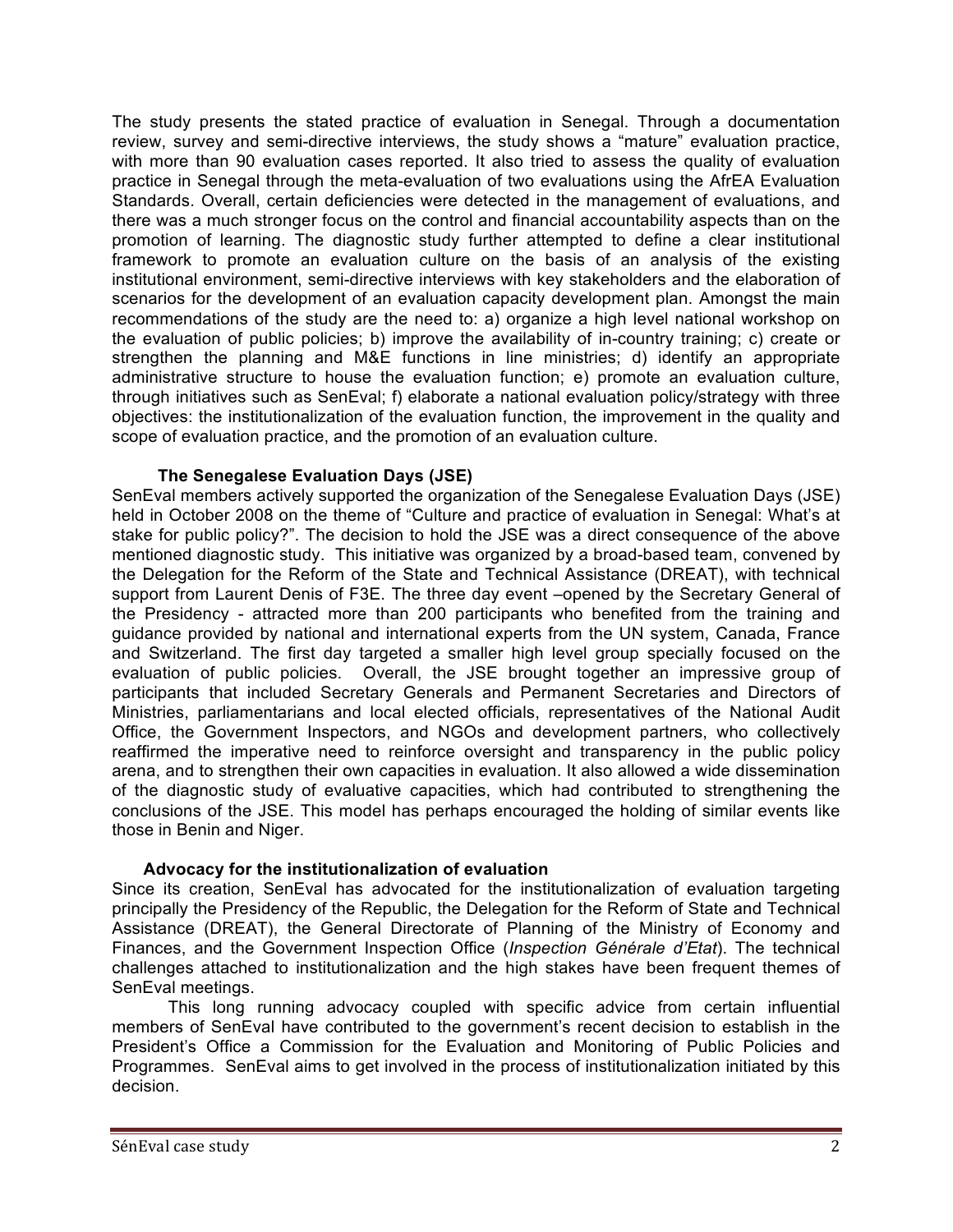### **Develop and reinforce a durable strategy to improve the individual capacities to conduct credible and useful evaluations**

The activities to develop individual capacities to conduct credible and useful evaluations have been aimed principally at SenEval members, including other actors when possible, and can be categorized as follows: a) workshops and seminars; b) information sharing by email and SenEval's virtual platform; c) mentoring and informal support; d) partnership with universities and centers of excellence; e) participation at evaluation conferences and professional networks.

## **Organization of workshop and seminars**

In recent years several important training workshops have been organized, conducted principally by international experts who have generously donated their time:

- Training workshop (six sessions) for 60 participants on the principles and methods of evaluation, taught by J Bradley Cousins (University of Ottawa) and Boubacar Aw (CESAG), organized with CESAG in April 2011;
- Half day workshop in July 2011 organized with IFPRI and the Centre for Research on Political Economy (CREPOL) on the topic "Evaluation Impact- Progress and Challenges". Animated by Dr. Annie Duflo and Loic Watine (Innovations for Poverty Action-IPA);
- Half day workshop in October 2011 on the evaluation of public policies, organized with the International Development Research Centre (CRDI). Animated by Fred Carden, IDRC's Director of Evaluation and Colleen Duggan.
- Two training workshops for about 50 participants in January 2012 with Marie Gervais (University of Laval) on "The rights and responsibilities of the manager faced with evaluation" and "Successfully undertaking a quality evaluation in a context of turbulence".
- Feedback session in April by those who participated in the 2012 AfrEA Conference.
- Training workshop for 45 participants with Jim Rugh, Oumoul Khayri Ba Tall and Mónica Lomeña Gelis on "RealWorld Evaluation" in May 2012, organized with CESAG, and a lunchtime seminar by Jim on Impact Evaluation, organized with IFPRI.

# **Sharing Information by email and SenEval's virtual platform**

The most regular – and well appreciated - service for members is information sharing through a fortnightly e-newsletter to the more than 350 persons on the list, of whom 27% are women. The information includes consultancy and employment opportunities, training courses, webinars, new publications, and the activities of other evaluation networks and associations. Amongst other things this has allowed access to training (sometimes with financial aid) and the wide dissemination of employment and consulting opportunities. Most of the content is focused on Senegal and francophone West Africa, but selected information on webinars and publications in English is also shared and used.

In addition, a virtual platform - established in 2011 with the University of Ottawa - serves as a document repository and channel for information sharing. About 200 members have access, which is normally given by the SenEval knowledge management focal points upon request. Training materials used at SenEval events since 2011 are available, as well as documents on evaluation practice and also electronic links to other web-based resources. The platform is underexploited, mostly used as a "drop box" for information to be downloaded, in order to avoid sending large documents through the fortnightly mailings. The on line discussion function, the calendar, and the skills roster will hopefully be used more productively in the coming months.

## **Mentoring and informal support**

Experienced SenEval members have assisted other members in registration procedures for training opportunities, or in the preparation of presentation proposals for conferences, including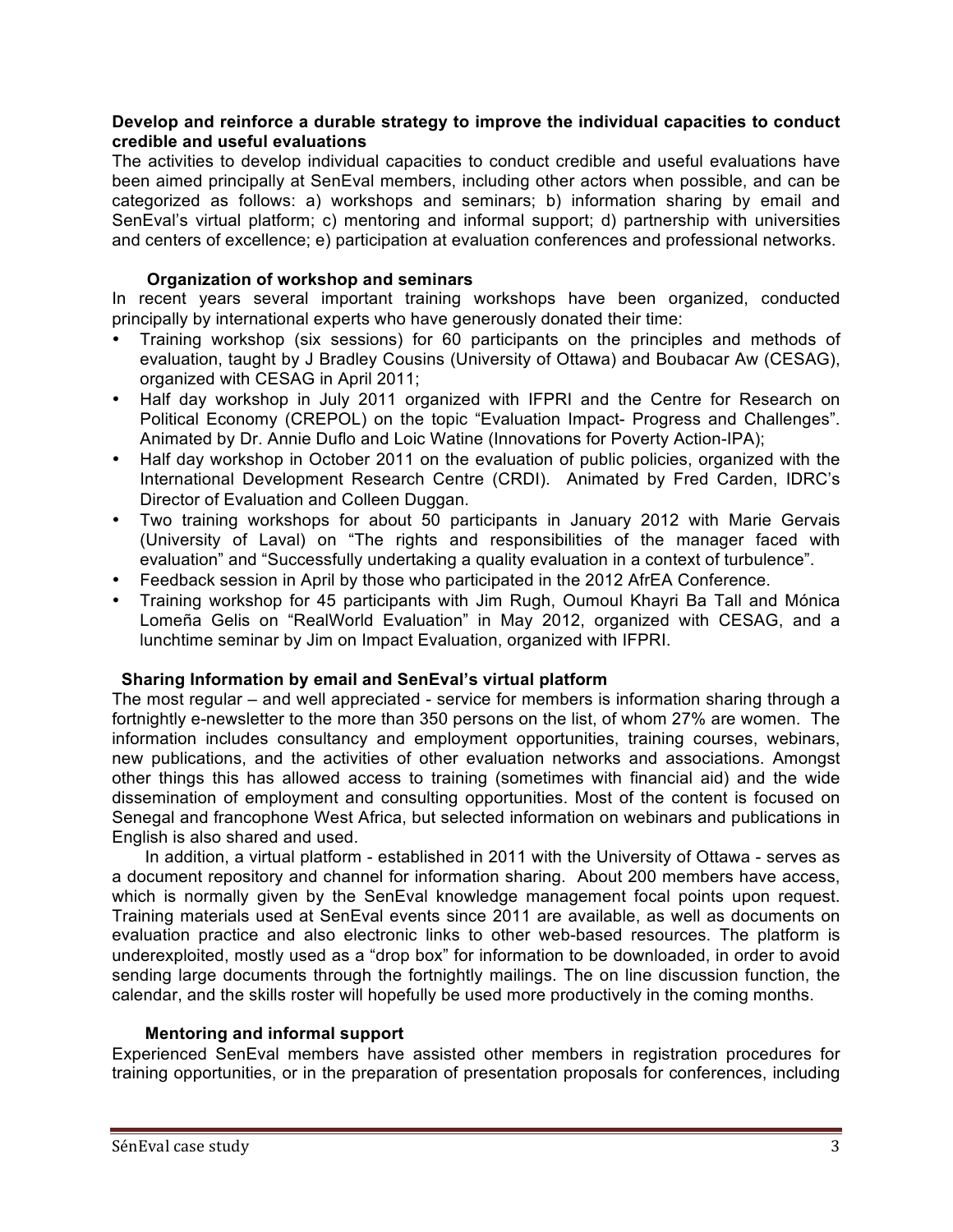AfrEA and the European Evaluation Society. So far, very few members have taken full advantage of these opportunities.

### **Partnerships with universities and centres of excellence**

SenEval collaborates with several universities and centres of excellence. This is facilitated by the presence of members in Cheikh Anta Diop University (UCAD) of Dakar, Gaston Berger University (UGB) of St Louis, the African Centre for Higher Management Studies (CESAG), the National School of Administration (ENA), the National School of Applied Economics (ENEA), the Polytechnic University of the Sahel, and the new National School of Statistics. For the moment, evaluation is taught at post graduate level as part of existing programmes in the fields of project management, planning, sustainable development, education, etc. At least two institutes – CESAG and UGB– aim to establish a post graduate diploma or master's degree in evaluation. The advice of SenEval will be sought in this regard.

Among examples of this type of collaboration, there are the visits of Prof Bradley Cousins (University of Ottawa) in 2011, and of Prof Marie Gervais (University of Laval) who comes to Senegal for six months in early 2013 to support evaluation capacity development, primarily through CESAG/CLEAR and SenEval. Amongst others, she will help reinforce SenEval's networking with professors and researchers in evaluation and related fields.

Since 2009, SenEval members have helped create the conditions that resulted in the selection of CESAG as the CLEAR centre for Francophone Africa. The partnership between SenEval and the CESAG/CLEAR should further develop in the coming months, through the coorganization of specific activities.

### **Participation at the international evaluation conferences and professional networks** The various initiatives to reinforce evaluation capacities in Africa since 1990 include fourteen international conferences (of which six were AfrEA conferences) and many other M&E seminars. Senegalese participation has been uneven, partly due to the language barrier, given that many of the conferences are in English. In most cases, the participants have come from government agencies, research institutions, or the UN.

In this context, SenEval's efforts to promote participation at the 2012 AfrEA conference are noteworthy. Eight members attended, of which four made panel presentations, one conducted a training workshop, and another coordinated the conference workshops. For perhaps the first time, a feedback session, with presentations, was organized back in Dakar, attended by nearly 50 members.

SenEval members were resource persons at other evaluation events in Benin, Morocco and Niger in the course of 2012. This illustrates the very positive tendency of dialogue and exchange between actors and the evaluation networks that the new CESAG/CLEAR initiative will reinforce.

Several SenEval members have participated in the IPDET development evaluation training at Carleton University, and more recently the PIFED (francophone) training at ENAP, Quebec. Some members have attended the course on participatory planning, monitoring and evaluation organized annually in Burkina Faso by the Centre of Development and Innovation of the Wageningen University.

## **Reinforcement of evaluations and systems of evaluations focused on equity and gender**

SenEval aims to address themes which interest members, without priorities fixed in advance, and in the spirit of a holistic approach. Consequently we have not given an explicit priority to evaluation focused on equity and gender. However, several members are interested in equityfocused and gender-responsive evaluation, and relevant trainings and webinars have been announced through the mailings.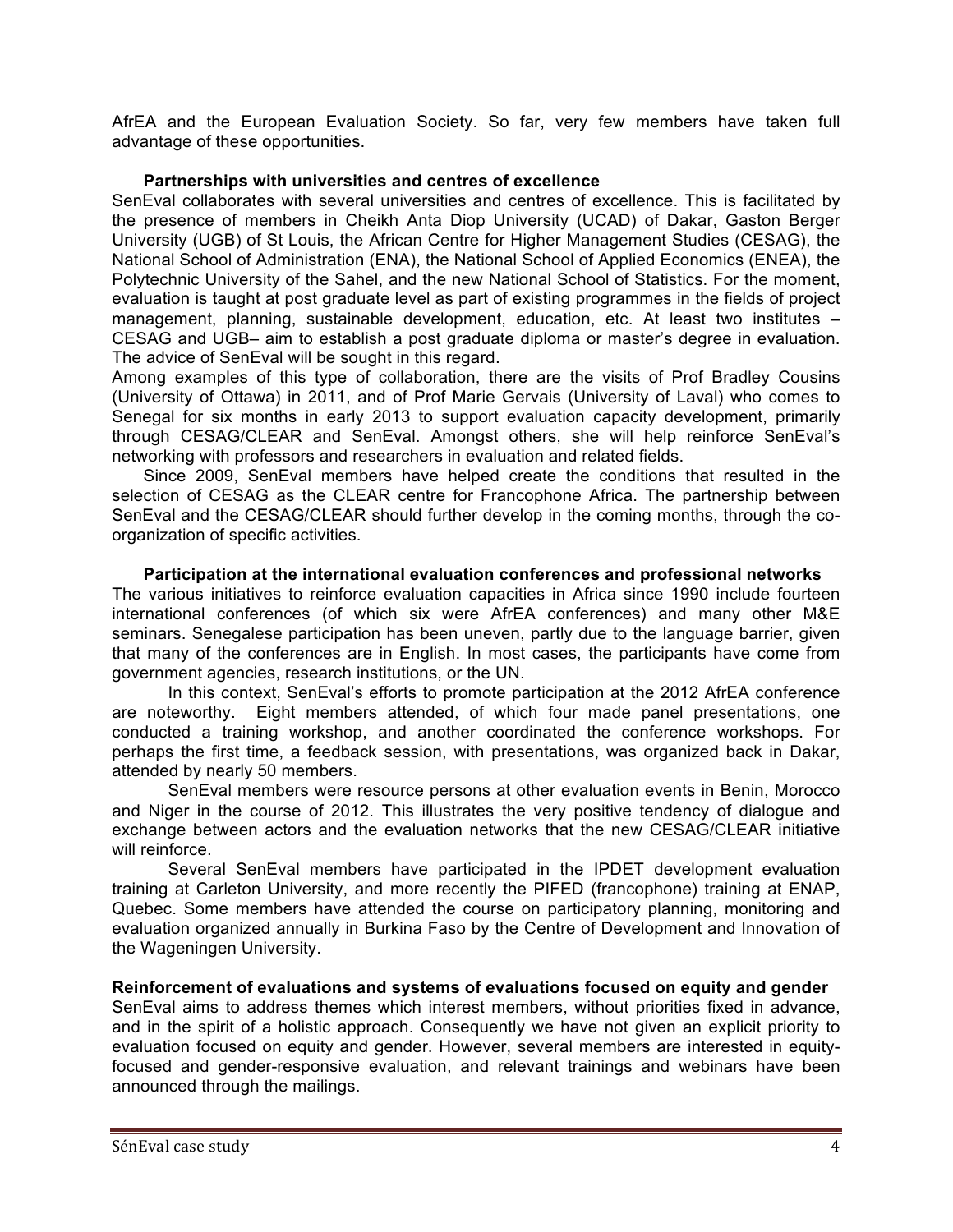# **Constraints**

The three major challenges and limiting factors that have impeded the capacity to implement SenEval's strategy are as follows:

- Maintaining the level of motivation and commitment of members has been difficult because of SenEval's weak organizational capacity. SenEval has relied on the unpaid voluntary work by members, which has therefore to a large extent limited activities to those that could be undertaken with partners who are ready to provide logistic or material support. This prevents us from meeting all member expectations, nor does it allow members to express their full potential and sense of initiative.
- This limited organizational capacity is linked to the lack of funds to ensure the sustained financing of a coherent action plan. SenEval's activities are therefore organized for the most part in a reactive manner, when an opportunity and resources present themselves. A strategic plan is needed, at least partially funded, in order to mobilize the full potential of members, and to meet the expectations of government and other potential partners.
- This informal character as a network has not facilitated the institutional recognition of SenEval by the government, nor the mobilization of support for capacity development. The system of consensual decision taking and lack of clear definition of certain responsibilities have impeded certain advocacy initiatives, and made it difficult to ensure the formal representation of SenEval in certain coordination and decision making fora.

# **Progress and results**

- The growing public recognition of the importance of evaluation and the increasingly strong government commitment, to the point of deciding to establish a Commission for the Evaluation and Monitoring of Public Policies and Programs;
- The growing accessibility of SenEval members to training opportunities, with a positive impact on the capacities in the fabric of evaluative practitioners;
- The reinforcement of SenEval's capacities to organize training events, thanks to the experience acquired by members in the conception and the conduct of the workshops undertaken with international experts;
- The reinforcement of the capacities of members thanks to the sharing of information on scholarships, training courses, documentation, etc.;
- The increasing participation of members in meetings and through their contribution to international debates on evaluation issues;
- The expansion of membership (more than 350 signed up for the mailing list);
- The first steps towards the establishment of operational thematic groups;
- The transition of SenEval from an informal network to a formal Senegal Evaluation Association that was initiated at the well-attended Constituent General Assembly on 13 October 2012, when officers and a committee were elected and the statutes approved.

## **Essential/key enabling factors:**

The three key factors that have enabled SenEval to reach the results and progress mentioned above are:

**The quality of the members**: In particular, one can point to the diversity, continuity, motivation and profile of the members, and the dynamism of the active core group. The diverse membership (coming from government, training and research institutions, think tanks, consulting groups, NGOs, the UN system, donors, etc.) contributes to the richness of exchanges, and enhances SenEval's advocacy capacity. The stability of the active core group has contributed significantly to the continuity and credibility of SenEval's work, despite the lack of funding and the informal character mentioned above. The genuine interest of members is a success factor,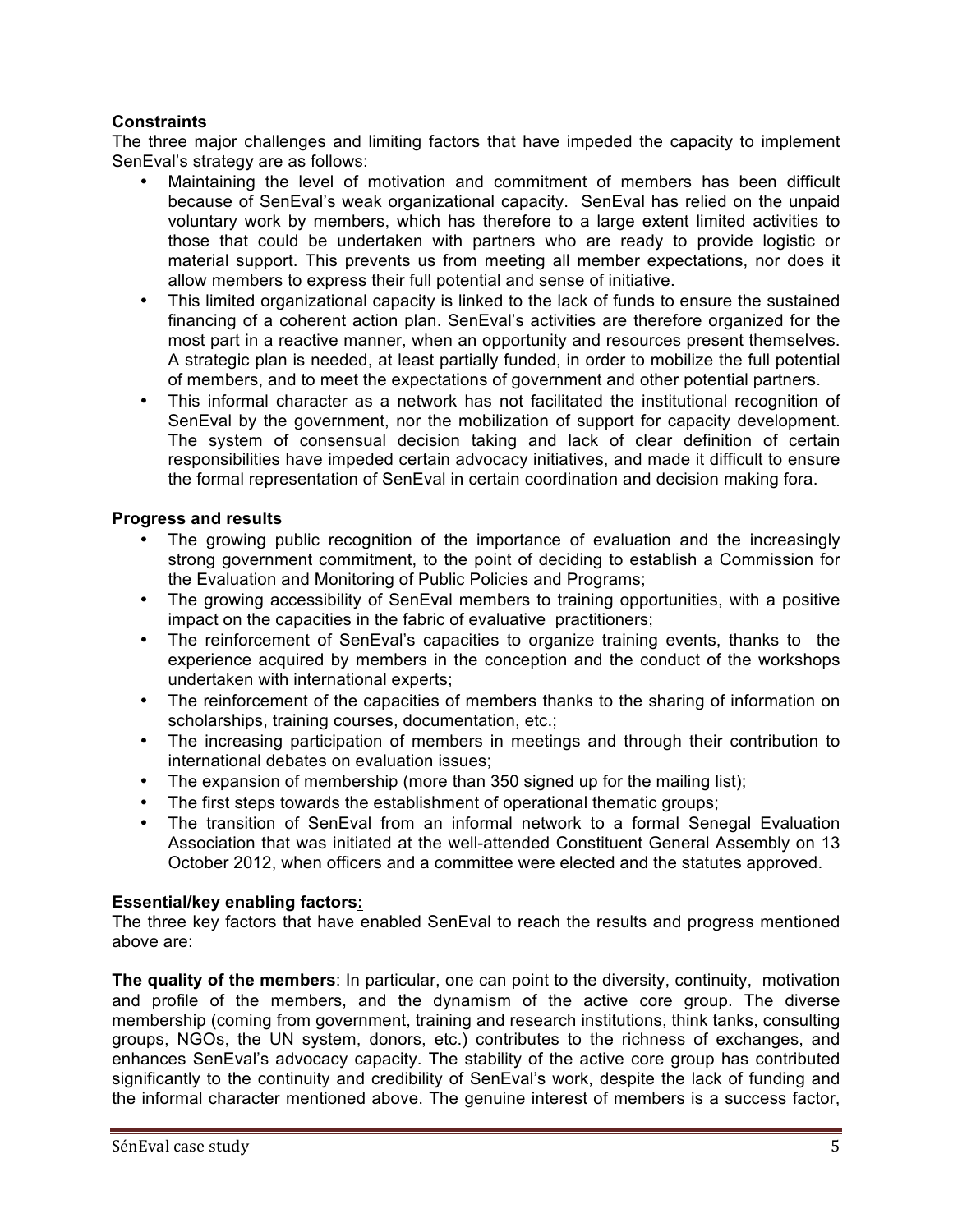well-illustrated by the fact that there are at least 30 to 40 participants for every presentation and workshop.

**The International networks:** The enthusiasm and motivation of the active core group has been sustained by the recognition and encouragement resulting from their involvement in international networks, notably AfrEA, the French Evaluation Society (SFE) and the Francophone Evaluation Network (RFE), and to a lesser extent the African Community of Practice for Managing Developing Results (AfCop MfDR). In that same context, the willingness of eminent international evaluation experts (Cousins, Gervais, Rugh, Ba Tall) to support the capacity strengthening work has greatly reinforced SenEval's visibility and credibility.

**The positive dynamic regarding evaluation:** The growing interest in evaluation has facilitated the action of SenEval, and at the same time is partly a result of that action. Over the past four years the government has taken decisions to reinforce evaluation, results-based management and the national statistical system. This has improved the positioning of monitoring and evaluation, representing a real - though timid - progress in the promotion of an evaluative culture.

There is still a lack of a coherent national evaluation policy that can provide an organizing framework to ensure the harmonization of initiatives taken, and the identification of remaining gaps.

The interest in the reinforcement of evaluation capacities displayed by partners such as UNDP, UNICEF, IOCE and the support coalition for the CLEAR Initiative has also been a source of encouragement for SenEval, opening up a promising perspective of increased support after the transition from network to Association is completed.

## **Innovations and lessons learned**

The development of SenEval is a long term process requiring commitment and patience. We do not yet have brilliant ideas to share, but the following ideas are offered:

SenEval's experience reconfirms the critical importance of government action to institutionalize evaluation. The institutionalization should include the adoption of appropriate evaluation standards, and practical arrangement for capacity development to improve evaluation practice. It is essential to identify actions and strategies to promote the "demand" for evaluation.

Another critical factor is the need to formalize the network – at the right time – and to create an Evaluation Association in order to obtain the means to accompany the government in the institutionalization of evaluation. This process which is already under way, notably reflected by the intention to create a Commission for the Evaluation and Monitoring of Public Policies and Programmes.

## **Next Steps**

In the coming months, SenEval expects to focus on: a) reinforcing individual capacities; b) promoting an enabling environment for evaluation, including evaluation focused on equity and gender; and c) reinforcing its own institutional capacity. Below is a set of actions that will be further refined and prioritized and then integrated into an action plan for the period until end 2013.

The immediate challenges are the completion of the process to establish the Evaluation Association, the re-launching of the thematic groups, the development of a strategic plan and a "manifesto", the creation of a website, and the updating of the membership database. The database should facilitate an inventory of members' sectors of activity, for purposes of better management and targeting of training. In this exercise, members will be invited to share their expectations regarding the new association, and to indicate what they can contribute to specific activities or to the general management of the Association.